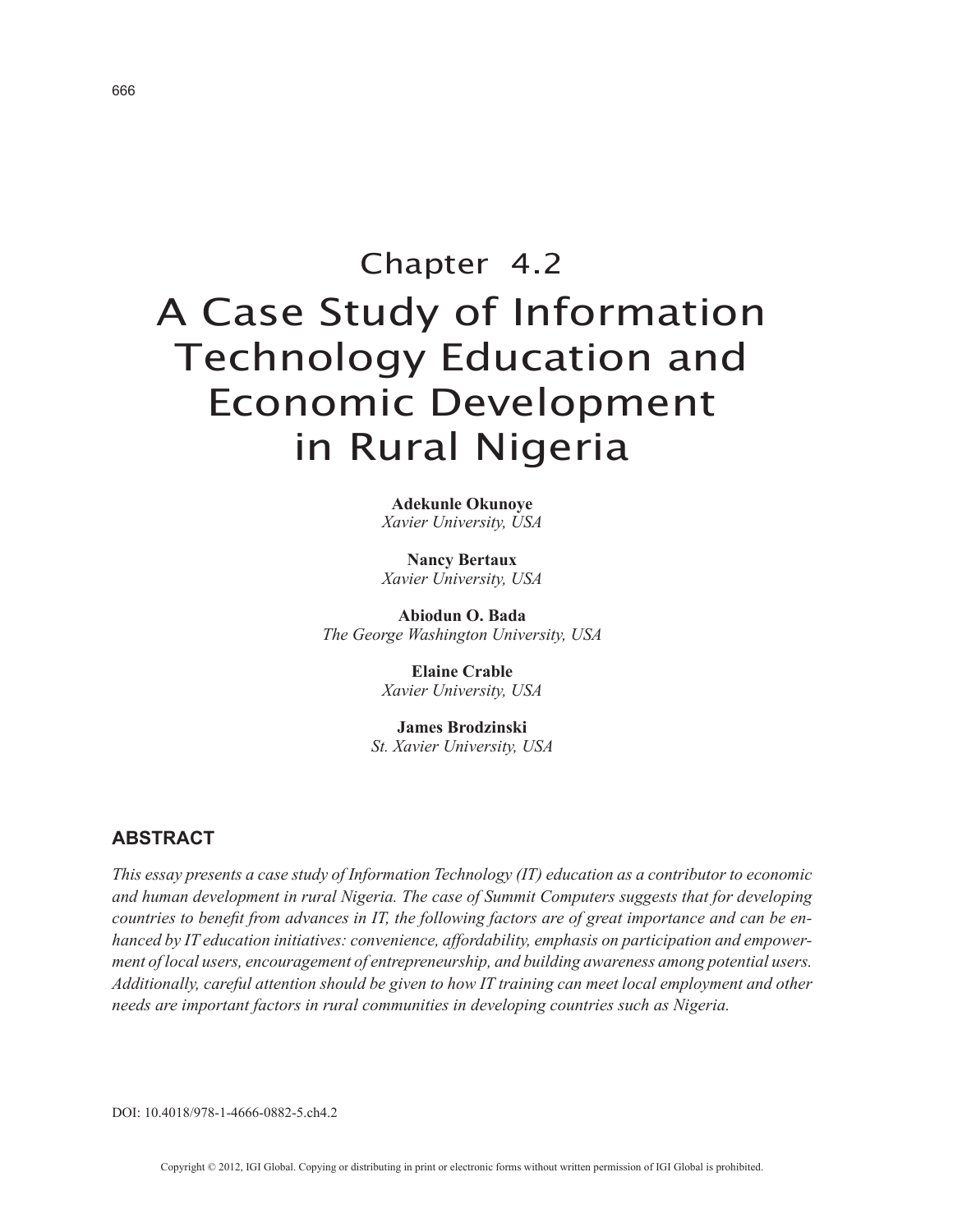## **INTRODUCTION**

It is widely recognized that IT has great potential to increase efficiency and productivity, thus providing a positive force for economic growth in developing countries (UNDP, 2008). Often, rural areas present some of the greatest challenges for economic and human development in general, and for the extension of IT in particular (Tiwari, 2008; Ramirez, 2007). This essay presents a case study of Information Technology (IT) education as a contributor to economic and human development in rural Nigeria. The case of Summit Computers, in rural Osun State, Nigeria, summarized below, suggests that for rural areas in developing countries to benefit from advances in IT, a number of factors of great importance can be enhanced by IT education initiatives. These factors include convenience and affordability of IT, emphasis on participation and empowerment of local users, encouragement of entrepreneurship, and awareness building and skill development of potential users. Additionally, the case emphasizes the need for careful attention to the relationship of IT training to local employment in rural communities in developing countries such as Nigeria.

Many scholars have investigated how IT can contribute to economic and human development in the developing world (UNDP, 2008). Far fewer have focused on how to provide IT solutions to socio-economic development problems in rural areas (Richards, 2004; Avgerou, 1998; Kuriyan, Ray, & Toyama, 2008; Madon, 2000; Hollifield & Donnermeyer, 2003). Even fewer have discussed the role of empowerment in this context (Dawson & Newman 2002; Strover, Chapman, & Waters 2004). Most scholars emphasize that information technologies is crucial in the efforts of rural communities to attract and retain business and adapt to the new realities of a globalized world economy. For example, some African universities, such the University of Botswana, have focused on developing eLearning programs as a solution to educating both urban and rural populations in order to achieve an educated population and workforce that is digitally literate and prepared for a global economy (Ulys et al, 2004). Finally, the issue of IT education in rural areas of developing countries has received little attention from researchers, who have focused more on IT content and access to IT infrastructure (Grabill, 2003; O'Neil, 2002; Warschauer, 2003).

While the use of information and communication technology (ICT) is now worldwide, it is far from evenly distributed across the globe (WDI, 2008). The digital divide is not only between western industrialized countries and developing countries, but is present within many countries such as Nigeria, between rural and urban dwellers, and even within areas in urban centers (Mulama, 2009; Comfort et. al., 2003; Kvasny & Keil, 2002; Kvasny & Truex, 2001). The divide within countries between educated, employed, successful urban dwellers and the rest of the population can create tension and a "culture of discontent" that governments and other policy makers find difficult to ameliorate (Abraham 2009).

Many organizations seek to create and support local entities aimed at making ICT more accessible, for applications ranging from business to consumer to citizen (Roman & Colle, 2003). In seeking to explain the speed and pattern of Internet technology adoption, scholars have pointed to a decline in the importance of having a high proportion of English speakers, noting that economic and social factors are now the keys to understanding Internet technology diffusion. A cross-country study involving 21 countries found that both economic ability to access the Internet, and social factors including human capital/literacy, political stability, urbanization, and usage of other electronic media were important in explaining diffusion of Internet technology (Liu and San, 2006). Other research that has focused on efforts to successfully bring IT access to rural locations has also identified a number of relevant social and economic factors, including participation by local people in the design of such projects (Puri and Sahay, 2007).